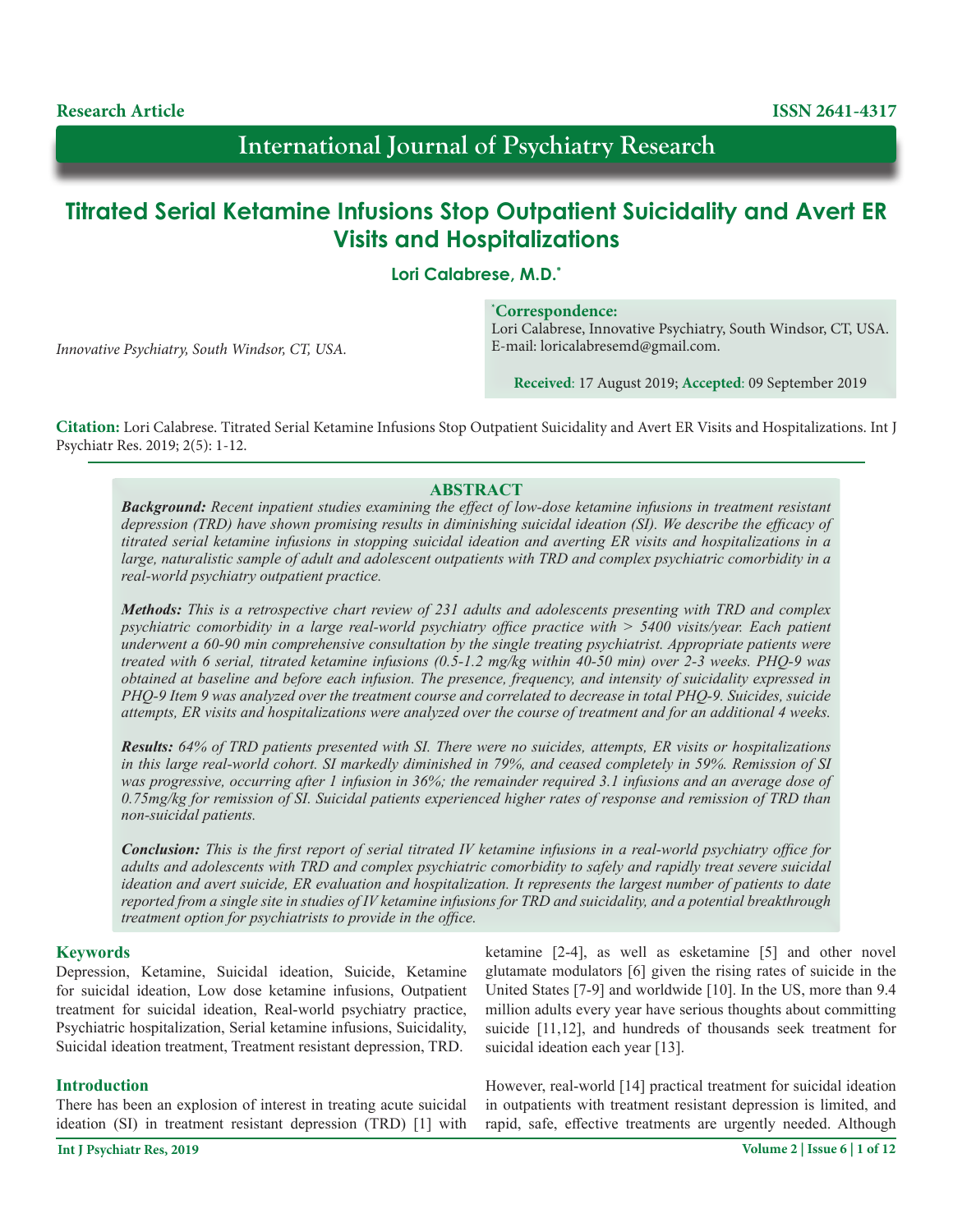ECT remains the gold standard for treatment of TRD with SI, most outpatients will not consent to it due to risks of adverse side effects, and disruption due to driving and work restrictions related to adverse cognitive effects. There is only one medication in the US which is FDA approved for reducing suicidal behavior, clozapine, but only in patients with schizophrenia or schizoaffective disorder, and it works slowly [15]. Another, lithium, has independent protective effects in reducing suicidal ideation and suicidal behaviors, even in the absence of relief of depressive symptoms [16,17]. However, its use in outpatient settings for individuals with unipolar TRD is hampered by poor patient acceptance due to multiple potential side effects, burdensome laboratory monitoring and slow response due to the need for dose titration [18,19].

There is preliminary evidence suggesting that repetitive transcranial magnetic stimulation (rTMS) applied to the left dorsolateral prefrontal cortex may reduce suicidal ideation in inpatients where patients were intensively administered 9 treatments over 3 days [20]. A small study using accelerated theta-burst rTMS in suicidal patients with unipolar depression also found a decrease in suicidality but the difference was not statistically significant [21]. Another report which pooled data from two published studies found that bilateral TMS reduced SI compared to sham treatment [22].

Although the genesis of suicidal ideation and behaviors in any one individual is complex and multifactorial, it has been suggested that dysregulation in glutamate neurotransmission may underlie suicidal ideation [23-25], and to date, ketamine is the most widely studied glutamate modulator for the treatment of psychiatric disorders [26].

Intravenous ketamine infusions have emerged as fast-acting effective treatment for TRD and suicidal ideation in TRD. There are several studies dating back to 2006 [27] using single dose ketamine infusions for TRD which show a rapid response in depressive symptoms after a single infusion, in as little as 40 minutes, and lasting up to 7 days [28] or as long as 4 weeks in patients with a family history of alcohol-use disorder [29]. Feifel et al. showed that a single low-dose ketamine infusion is efficacious and well-tolerated in an academic clinical practice setting [14].

Serial ketamine infusion studies have mirrored these results [30- 32] and extended the duration of response in adults [33-37] and adolescents [38]. In 2016, Cusin et al. showed that a two-step dose escalation of intravenous ketamine treated depression safely and effectively [39].

Recent studies have explored the response of acute and chronic suicidal ideation to IV ketamine infusions in varied settings. These studies have been conducted in controlled inpatient units [27], an emergency department in a military hospital [40], and in a general hospital where Kashani et al. reported significant reductions in the Scale for Suicidal Ideation (SSI) and the Montgomery Asberg Depression Rating Scale (MADRS) within 40-120 min following infusion [41], and Vulser et al. reported a single case in a general

hospital of IV ketamine treating SI successfully [42].

Overall, the studies have been hampered by small numbers of enrolled patients, large drop-out rates of almost 50%, low single or repeat doses of ketamine, with only one published two-step dose escalation [39]. There are no published studies using serial dose titration.

Early studies [43-45] showed that suicidal ideation could respond to a single infusion of ketamine 0.5 mg/kg over 40 min with a suggestion that the response might only partially correlate to antidepressant response. There are reports with promising results for the treatment of suicidal ideation on inpatient units and among pooled patient populations from studies originally conducted for other purposes using a single low-dose ketamine infusion [46]. However, most of these studies excluded patients who were actively suicidal or who had made a recent suicide attempt.

In a randomized, midazolam-controlled trial of outpatients with chronic stable SI, Grunebaum et al. 2018 found that repeated, fixed dose ketamine infusions resulted in significant anti-suicidal effects within 24 hours with clinical improvement maintained for 6 weeks when combined with pharmacotherapy [47]. In contrast, in a twostep dose escalation study, Cusin et al. 2019 reported that ketamine was no better than placebo in the treatment of SI [39]. However, these findings were limited by a small sample size, high dropout rate and possible poor blinding. Notably, there are no published studies that evaluate whether serial IV ketamine infusions produces anti-suicide effects lasting longer than 6 weeks.

There is also substantial interest in studying IV infusions of ketamine and ketamine derivatives in acute and emergency settings for the rapid lysis of suicidal ideation and the potential for avoidance of suicidal behaviors [48,49]. These settings provide contained environments with around-the-clock staff monitoring for patients whose symptom severity requires this level of care. These patients voluntarily present to emergency room settings, are referred there by their clinicians, or brought by ambulance because there is no lesser level of care that could safely contain them with the level of suicidality they describe. Often this is because psychiatric treatments offered outside an acute inpatient setting usually require weeks of waiting for relief of depressive symptoms and relief of suicidal ideation. Indeed, antidepressants list emergence of suicidal ideation listed as a potential adverse effect, due to the risk of inducing agitation and/or mania. Agitation and akathisia are also very real, acute risks associated with the most common FDA-approved rapid augmentation treatments for major depression in the USA using atypical antipsychotics such as aripiprazole, brexpiprazole, and lurasidone.

Clinical use of ketamine for treatment resistant depression and other treatment resistant psychiatric disorders has far outpaced the available data and expert consensus [50] to guide treatment. The proliferation of pop-up clinics with non-psychiatrists offering intravenous, intramuscular, and oral ketamine for suicidal ideation, TRD and other treatment resistant psychiatric conditions has been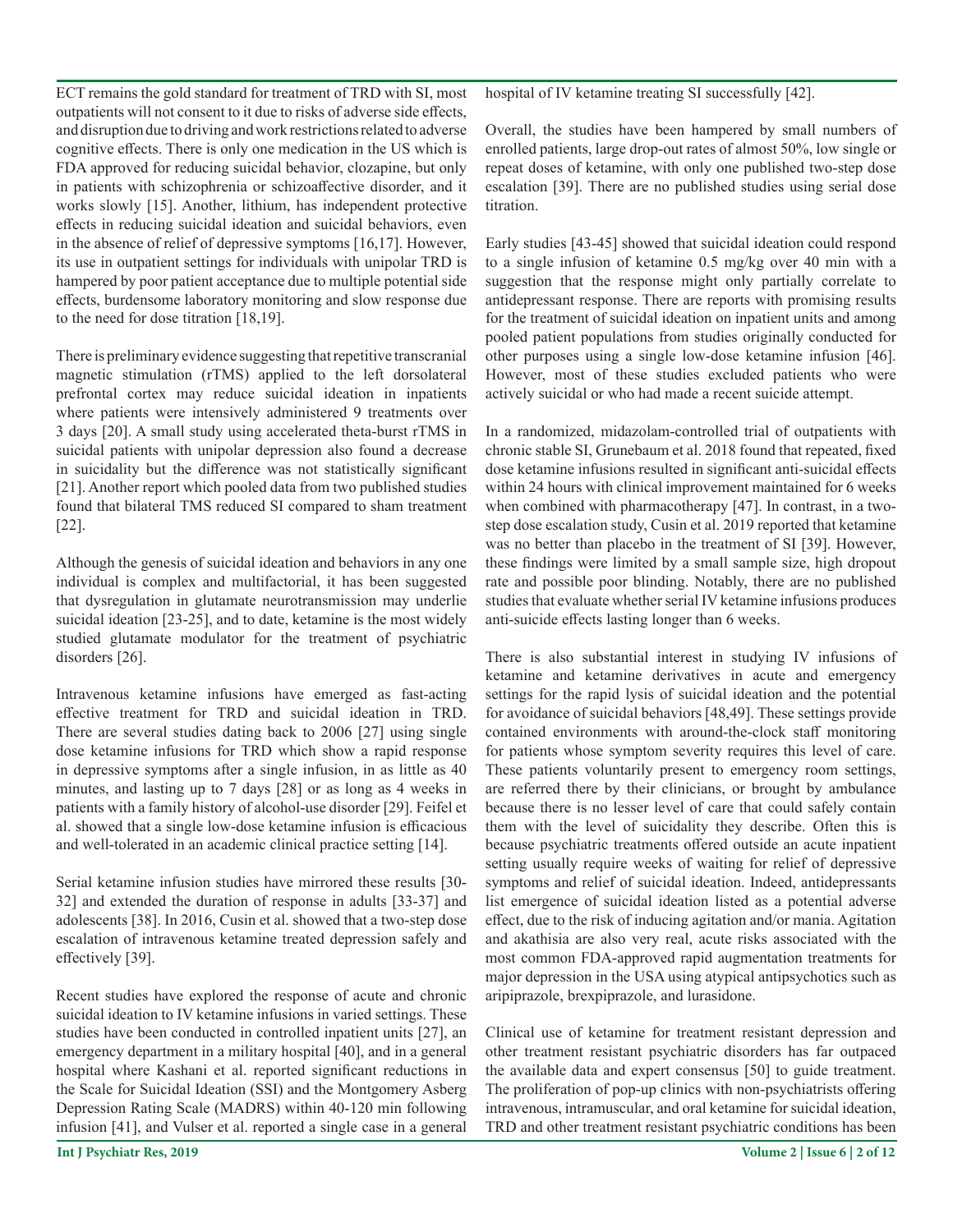described as disturbing and potentially dangerous [51].

Individuals presenting for outpatient ketamine treatment with TRD are fragile, vulnerable, and extremely ill. Many are drawn by media reports that ketamine can silence suicidal ideation and make it stop. But data supporting the safe and effective use of IV ketamine infusions for rapid lysis of suicidal ideation in an outpatient psychiatric setting has been sparse [52,53]. In the largest meta-analysis to date of ketamine as a rapid treatment for suicidal ideation, which included 99 unique subjects pooled from 5 different studies, Bartoli et al. 2017 found that the effect of one ketamine infusion/bolus in reducing suicidal ideation within 4 hours was large, consistent and significant, but cautioned that their evidence should be considered "very low" due to limitations in trial study designs and possible publication bias [48].

We present the first report of the safe and effective use of serial, titrated IV ketamine infusions in a real-world outpatient psychiatry office practice for the rapid treatment of suicidal thoughts and imminent suicidality in a large group of adults and adolescents with treatment resistant depression and complex psychiatric comorbidity.

## **Materials and Methods Data site**

This is a large outpatient psychiatry practice (>5400 visits/year) staffed by one psychiatrist and one APRN, splitting the volume 80/20. The practice is located in a suburban area about 15 minutes from the state's capital, and 1.5-2.5 hours from Boston and New York, respectively and draws from a wide 4-state area nearby. There are 3 major hospitals located within 20 minutes of the office, all of which offer inpatient psychiatric beds, PHPs (partial hospital programs), and IOPs (intensive outpatient programs), and a specialty children's hospital located within 20 minutes which offers ER evaluation, inpatient psychiatric beds, and an extended care unit in the ER. The practice is a full-service psychiatric practice specializing in psychopharmacology and offering IV ketamine infusion evaluation and treatment, rTMS, psychotherapy, and MAT for opioid use disorders. A ketamine registry was established at the initiation of ketamine infusion services to collect demographic, treatment, outcome, and safety data.

## **Methods**

We performed a retrospective chart review of 231 consecutive adults and adolescents (14-86) with TRD who presented for consultation to determine whether they might be appropriate candidates for treatment with IV ketamine.

Candidates underwent comprehensive diagnostic consultation lasting 60-90 minutes by a single psychiatrist. Medical, psychiatric, and psychotherapy records were requested for all patients from their treating providers (psychiatrist/ARPN, therapist, and PCP) before the first visit and reviewed when available. Procedures for obtaining and releasing medical records were HIPAA compliant, and written informed consent for records release was obtained from patients or their guardians. All adults gave written informed

consent for off-label treatment. Adolescents were required to assent to treatment and required the assent of both parents and written informed consent by at least 1 accompanying parent. Written informed consent for all patients was obtained in accordance with the Declaration of Helsinki and in accordance with Hummingbird IRB Protocol #2019-55.

Extensive psychiatric history was obtained, including history of active and passive suicidal ideation, suicide attempts, ER visits for SI, psychiatric admissions, ECT, TMS, PHP/IOP programs, psychotherapy, and past and current comorbid psychiatric and medical conditions. History of psychopharmacology trials was detailed. During consultation, clinical assessment of suicide risk factors included access to or seeking lethal arms, alcohol and substance abuse, anxiety, agitation, recent loss, trauma, social isolation, talking about or posting about wanting to die, and hopelessness. Most patients presented on a variety of psychiatric medications managed by their outpatient psychiatrist/APRN, or in some cases, PCP, which were managed by their prescribing clinician throughout their ketamine treatment. All diagnoses were made at the first visit during consultation using DSM-V criteria.

Patients were screened with CLIA-waived 16-panel urine toxicology screens where appropriate, and referred for additional laboratory testing when clinically indicated.

Patients were excluded if they presented with active psychotic symptoms, a history of schizophrenia, poorly controlled arrhythmias or hypertension, interstitial cystitis or current UTI, and pregnancy.

All patients completed the 9-item Patient Health Questionnaire (PHQ-9) [54,55] on paper in the reception area at the first visit and immediately before each subsequent infusion in keeping with current standards of practice. Patients were instructed to complete the follow-up PHQ-9's to reflect symptoms since their last visit.

Patients were weighed at each visit, and reclined comfortably in quiet, private rooms on a leather chair or couch with warm blankets, dimmed lighting and the option of listening to their own soft music with eye shades. They were discouraged from use of visual stimuli, texting, or cell phone use. A family member or friend was permitted to remain in the treatment room during infusions.

## **Dosing and Titration**

Racemic ketamine (50 mg/ml) was obtained from a variety of manufacturers, and the calculated dose was diluted to 20 ml with 0.9%NS and administered intravenously using a MedFusion 3500 syringe pump.

Appropriate patients were offered a series of six infusions of racemic ketamine scheduled over 2-3 weeks, with attempts to keep the infusion intervals to 4 days or less. The infusion series began with an initial dose of 0.5 mg/kg ketamine over 40 min. The dose was increased during the first infusion in increments of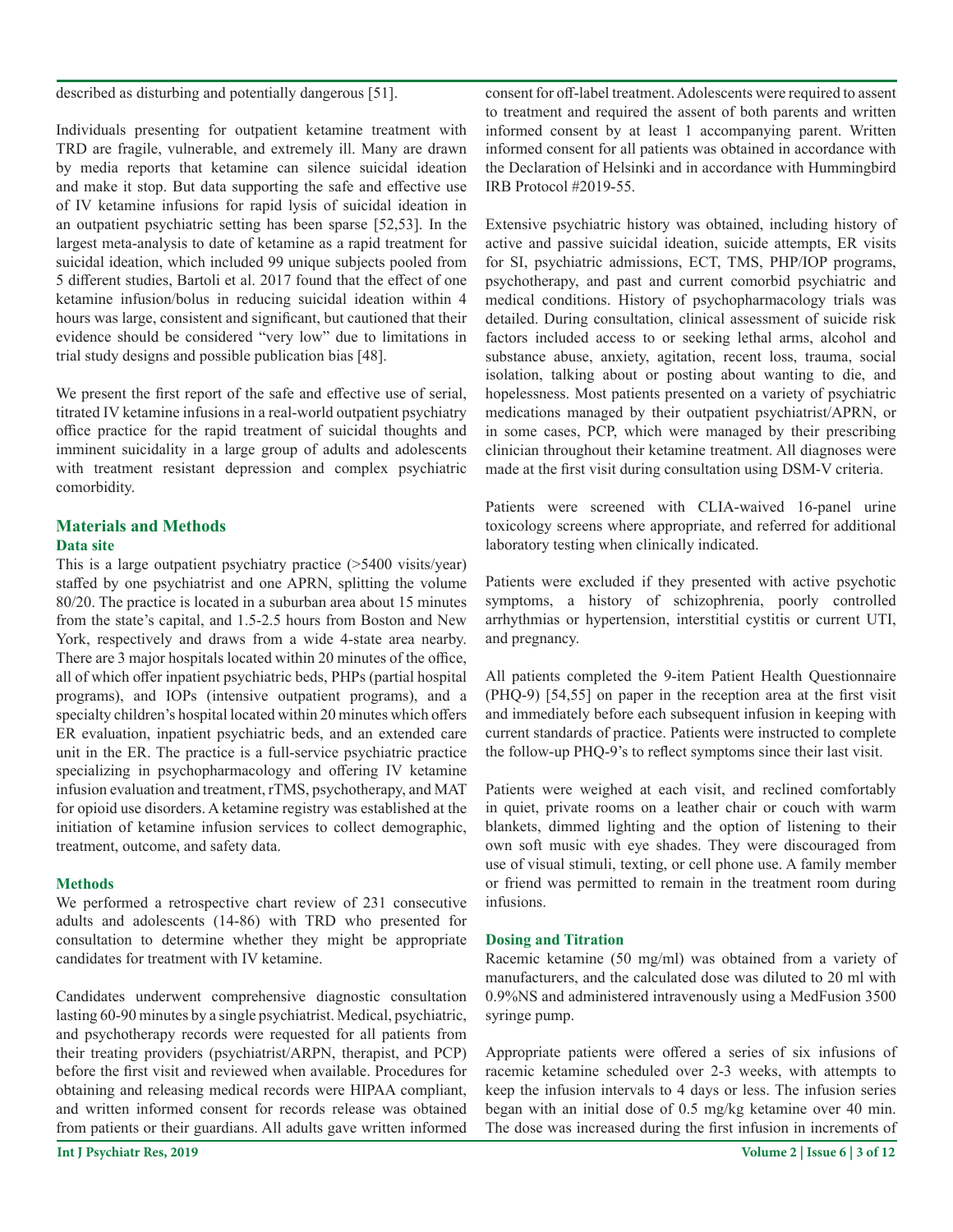0.1-0.2 mg/kg after 10 minutes if there was no evidence of endgaze nystagmus, a decrease in verbal fluency, and dissociation by patient self-report and observation, to a max of 0.7 mg/kg. Dose titration at each subsequent visit in increments of 0.1-0.25 mg/ kg was based upon physiologic and emotional tolerability of the prior infusion, patient self-report of improvement in SI and target symptoms, and decrease in PHQ-9 item 9 and total score, to a maximum of 1.2 mg/kg. Length of infusion was increased to 50 min if dissociative symptoms during any infusion were reported as too intense.

#### **Management of side effects**

Side effects were assessed by open-ended general inquiry and observation. Patients with a history of easy nausea, GI distress or vestibular dysfunction were offered ondansetron 4-8 mg IVP before each infusion. Side effects of nausea were managed with additional ondansetron 4 mg IVP during or after the infusion, or dimenhydrinate 25-50 mg po after the infusion.

Dissociation was anticipated and framed as a desirable indicator of treatment efficacy [55,56,58,59] rather than as an adverse event. Patients were carefully prepared to expect it with examples of dissociative symptoms before treatment began. Rare side effects of extreme anxiety or fear were managed by pausing or slowing the infusion and/or administration of midazolam 1-2 mg slow IVP.

#### **Continuous monitoring**

All patients were continuously monitored throughout each infusion for P, BP, R, 02% sat and cardiac waveform using Caretaker Medical, with continuous recording, wireless remote observation, and repeated nursing assessments during and after the infusion.

## **Safety precautions**

The office is located 1500 feet (less than 2 minutes) from the local police/ambulance/EMT services. Emergency contact and notification procedures were in place in the event that a patient required ER referral or transport for evaluation of worsening suicidal ideation, intention, or planning. IV ketamine infusion treatment was provided to lyse suicidal ideation and treat persistent depressive symptoms as an alternative to acute ER referral, hospitalization, or ECT and in collaboration with the patients' treating clinicians.

## **Response**

The PHQ-9 was presented and completed on paper in the reception area within 5 minutes before initial consultation and all subsequent infusion appointments. The presence, frequency, and intensity of Item 9 of the PHQ-9 was analyzed over the course of treatment and compared to overall decrease in total PHQ-9. Item 9 has been used as a brief screening measure for suicide risk. [54,55] Item 9 asks "How often have you been bothered by thoughts that you would be better off dead or of hurting yourself in some way?" and the item is scored as follow: "not at all" = 0, "several days" = 1, "more than half the days" = 2, and "nearly every day" = 3. It specifically evaluates the frequency of passive thoughts of death as a relief and active thoughts of suicide/self-harm within the past two weeks. It

has been widely used as a single measure to assess the prevalence of suicidal ideation in research studies [55,60-63] Any response other than 0 is considered positive for possible suicide risk. Suicidal patients with responses other than 0 on Item 9 or with reported changes in Item 9 at any point were clinically assessed for suicide risk by the psychiatrist at the infusion appointment.

For suicidal patients, the paired t test and the Wilcoxon signed rank test were used to determine if the decrease in PHQ-9 Item 9 following the first infusion was significant. The Pearson's chi squared test with Yates' continuity correction was used to determine if suicidal or nonsuicidal status was correlated to depression response or remission on the PHQ-9.

# **Results**

### **Demographic**

In real-world settings, it is important to know the demographics of the area and of the practice as the cohort of patients presenting for ketamine consultation and treatment for TRD cannot be assumed to be similar to baseline practice demographics and composition.

Our real-word psychiatry office practice is a large psychopharmacology-based practice in a small suburban town of 26K. The practice has been in existence for more than 20 years with very high visibility and name recognition, despite increasing commercialization and packaging of psychiatric services by competing nearby hospitals. The practice has been fully feefor-service for 20 years, although many nearby psychiatrists accept insurance reimbursement, and over the past 3 years, new independently practicing APRNs do the same. This is important to note because most insurers do not cover the cost of outpatient IV ketamine infusions for the treatment of TRD, suicidal ideation or any other psychiatric disorder. All patients paid for the cost of their treatment and were encouraged to submit superbills to their insurers for out-of-network reimbursement, which was routinely denied.

The practice (1 psychiatrist, 1 APRN) provided more than 5400 patient visits for ketamine infusions, TMS, psychopharmacology and psychotherapy in the year preceding this chart review, with 80% of visits by the psychiatrist and 20% of visits by the APRN who followed her own patients. Only 14% of patients in the practice come from the town of South Windsor, CT, which has 10K households and 2.6 people/household; the remainder come from cities and towns dispersed throughout the state and from a nearby 4-state area. Although the median income in the town is 93K, the three abutting small towns and cities have median incomes of 59K, 68K and 35K. In our current practice, our non-ketamine patients range in age from 13 to 89 with a median age of 43. 86.2% of patients are white, 9% are Asian, 4.6% are black, and 4.3% are Hispanic. 52% of patients are female.

Surprisingly, the demographics for TRD patients presenting for ketamine treatment and captured in this current study mirrored the general practice demographics, although many patients travelled quite a distance to come for treatment.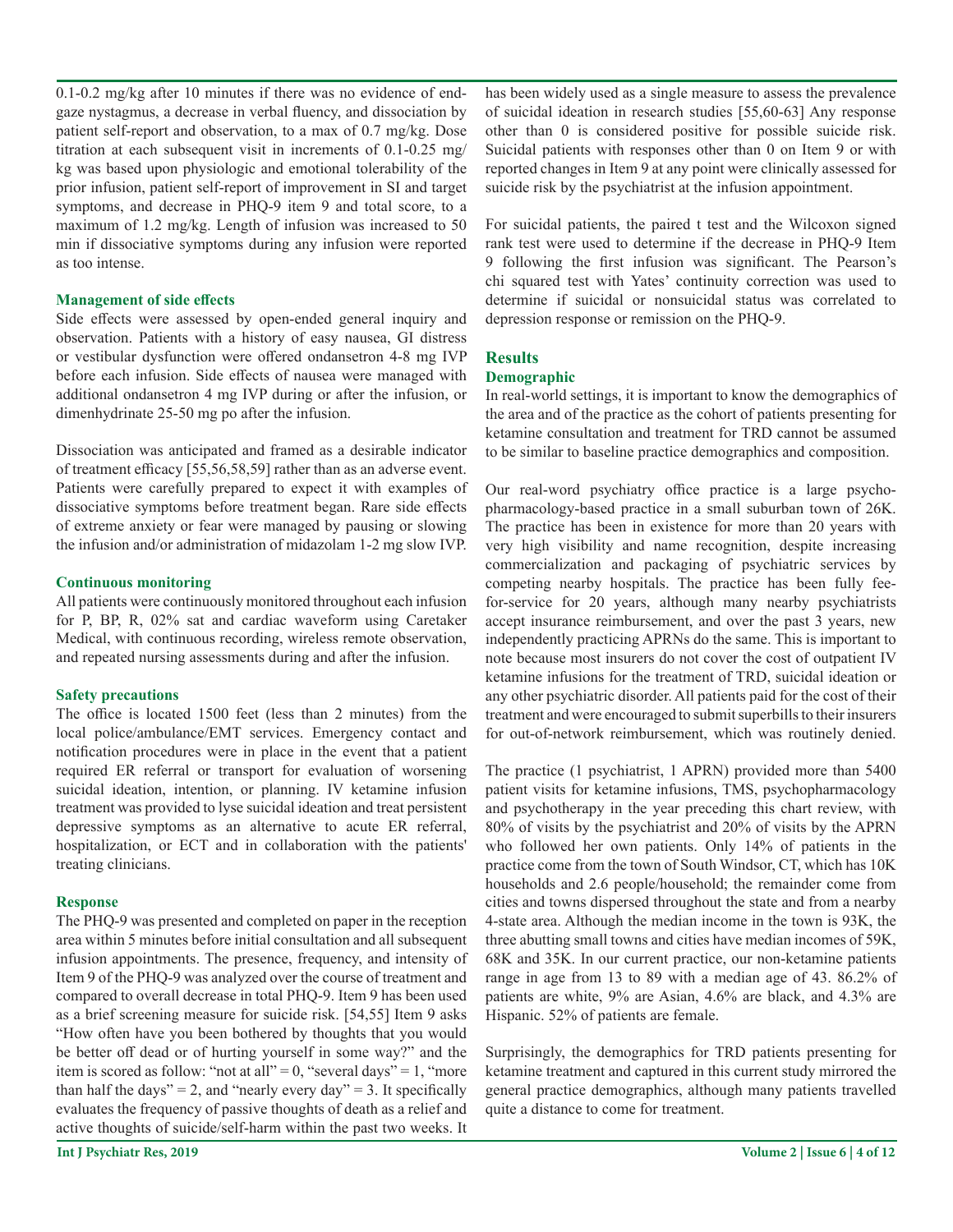#### **Illness Severity**

This was a highly ill population of patients with treatment resistant depression (N=231, 79.22% unipolar depressive episode; 20.78% bipolar depressive episode). Demographics of the group of patients presenting with SI (N=133) are presented in Table 1.

| <b>Demographics</b>   |                  | $\%$ (N=133)       |
|-----------------------|------------------|--------------------|
| Female                |                  | $60.15\%$ (80)     |
| Male                  |                  | 39.85% (53)        |
| Average Age           |                  | 42.5 (range 14-81) |
| <b>Ethnicity</b>      | Caucasian        | 96.99% (129)       |
|                       | Asian            | $1.50\%$ (2)       |
|                       | African-American | $0.75\%$ (1)       |
|                       | Hispanic         | $0.75\%$ (1)       |
| <b>Marital Status</b> | Single           | 63.91% (85)        |
|                       | Married          | 26.32% (35)        |
|                       | Divorced         | $12.78\%$ (17)     |
|                       | Widowed          | $2.26\%$ (3)       |

**Table 1:** Demographics of Patients Presenting for Ketamine Treatment with Suicidal Ideation (N=133).

In our cohort of 231 patients, 12 patients were seen only once and were deemed not appropriate for treatment or did not return after their first visit. Analysis was performed on the remaining 219 patients. At presentation, 76.62% (N=177) of patients reported moderate to severe depressive symptoms with PHQ-9 >15, and 51.1% (N=118) were severely depressed with a PHQ-9 greater or equal to 20. Fully 60.73% (N=133) patients presented with suicidal ideation, and 39.73% (N=86) were nonsuicidal. Of the 133 suicidal patients, 8.27% (N=11) were adolescents less than 18 years old and 6.77% (N=9) were ages 65 and over.

Suicidal patients presented with more severe TRD symptoms, with a median PHQ-9 of 22 (mean 19.95) indicating severe depressive symptoms. Nonsuicidal patients, although meeting established criteria for TRD, were less symptomatic with a median PHQ-9 of 13 (mean 13.08) indicating only moderately severe depressive symptoms. The difference in median PHQ-9 at first visit between suicidal and nonsuicidal patient is significant and shows strong evidence of the difference in severity of illness in these two groups, both by lack of overlap of the means and of the confidence interval notches in the box plot (Figure 1).



**Figure 1:** Comparison of Total PHQ-9 at First Visit for Suicidal vs. Nonsuicidal Patients (N=233).

Notably, 189 patients (86.30%) completed the entire series of 6 infusions; of the completers, 59.26% (N=112) were initially suicidal and 40.74% (N=77) were nonsuicidal.

Patients presenting for ketamine treatment had a high degree of psychiatric comorbidity and many patients had 3 or more concurrent psychiatric diagnoses. Although suicidal patients had more severe depressive symptoms than nonsuicidal patients, the range and frequency of concurrent psychiatric comorbidity among suicidal patients with TRD (N=133) was similar to the overall TRD cohort (N=219). 54% of suicidal patients with TRD had concurrent generalized anxiety disorder, 28% had OCD and 19% had concurrent panic disorder. PTSD and social anxiety disorder were each present in 15% of suicidal patients. There was also a high percentage of lifetime substance use disorders in 26% of suicidal patients (Figure 2).



**Figure 2:** Comorbidity in Patients Presenting with Suicidal Ideation  $(N=133)$ .

Suicidal patients (N=133) had a strong history of treatment failures and a high rate of previous psychiatric hospitalization and suicide attempts (Figure 3). More than 80% had failed at least 4 different antidepressants, not just two, more than half (53%) had been previously hospitalized psychiatrically, and 12% had made one or more previous suicide attempts. Many had a history of non-suicidal self injury. Notably, 12% had been previously treated with ECT and declined to consider it in the current episode due to treatment-failure or ECT-related cognitive dysfunction. 8% had previously failed a trial of rTMS.





#### **Response and remission**

Despite the severity of illness and the frequency and intensity of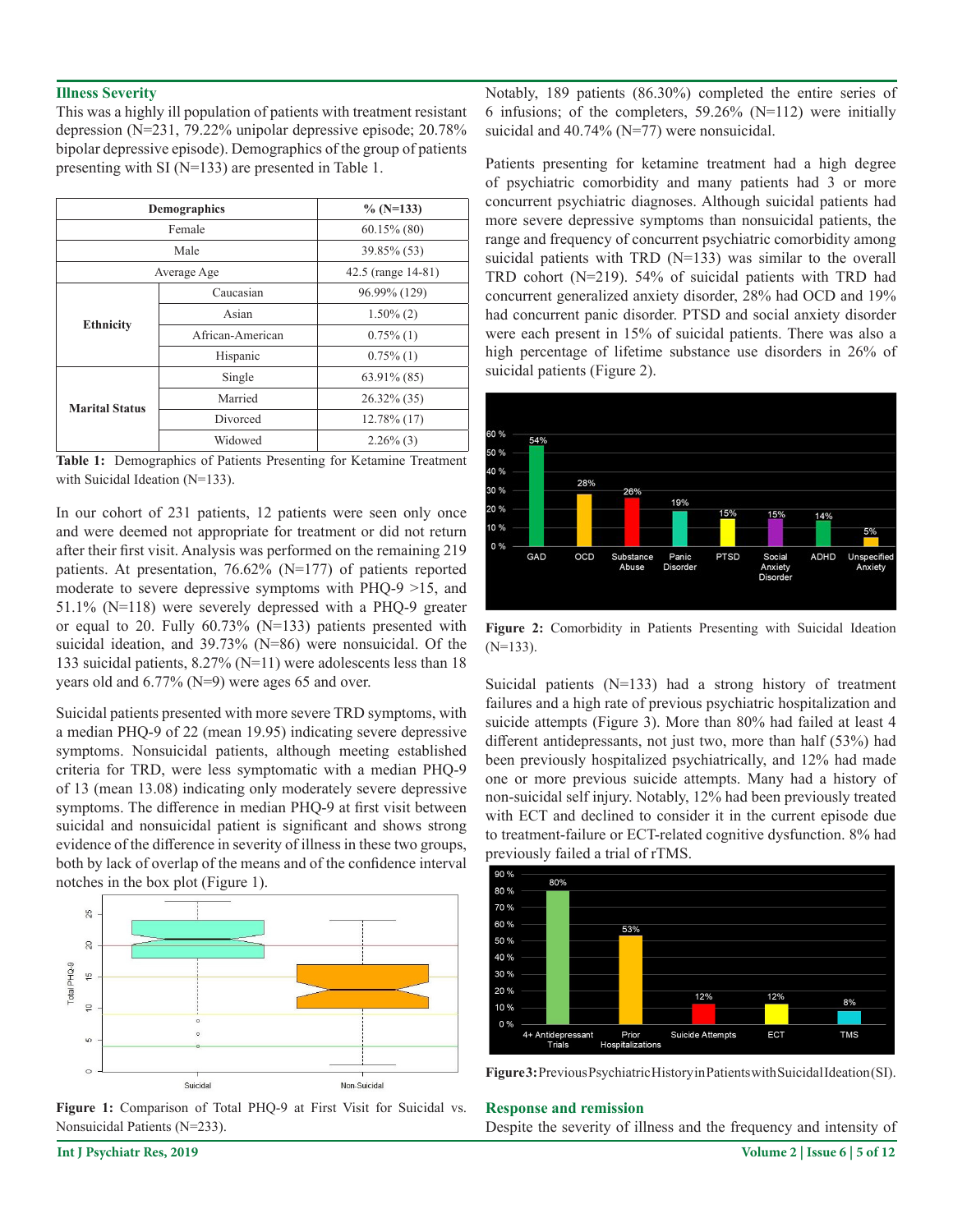SI in this large group of outpatients treated with serial titrated IV ketamine infusions (N=231), there were no suicide deaths, no suicide attempts, no ER visits and no psychiatric hospitalizations during the treatment period and for an additional 4 weeks.

78.94% (N=105) of all suicidal patients (N=133) had an overall decrease in SI by both objective and clinical measures; 58.64%  $(N=78)$  experienced complete cessation of SI and 20.30%  $(N=27)$ had reported much less frequent/intense suicidal thoughts. Remarkably, among suicidal patients with previous suicide attempts, 50.00% (N=13) experienced complete cessation of suicidal ideation. Suicidal ideation remained unchanged in 18.80% (N=25), and increased in 2.26% (N=3) (Figure 4).



**Figure 4:** Change in Suicidal Ideation (SI) with Serial Titrated Infusions (N=133).

There was a direct and cumulative response of SI to serial titrated IV ketamine infusions (Figure 5). For suicidal patients (N=133), the drop in PHQ-9 Item 9 after the first infusion was significant under the significant level  $\alpha$ =0.05 (using a parametric test, the paired t-test with p value 5.777x10-7, and a nonparametric test, the Wilcoxon signed rank test with p value  $1.829 \times 10^{-6}$  (Figure 5). 35.62% (N=26) of all suicidal TRD patients (N=133) experienced complete cessation of SI after one infusion of 0.5 mg/kg over 40 min. Suicidality lifted with each subsequent infusion: an additional 21.92% (N=16) required 2 infusions for complete lysis of SI; 24.66% (N=18) required 3 infusions; 5.73% (N=5) required 4 infusions and 10.96% (N=8) required 5 infusions for complete cessation of SI. Figure 6 shows that the percentage of patients whose SI ceased (N=78) increased with serial titrated infusions.





Patients relieved of suicidal ideation after one infusion were slightly younger but much more ill than the overall TRD cohort: the average age was 40.5 years old; 88.5% had 4 or more antidepressant trials. More notably,  $61.54\%$  (N=16) of patients whose SI ceased after one infusion had a history of prior psychiatric hospitalization(s), and many had multiple hospitalizations; 50.00% (N=13) had made one or more prior suicide attempts, and 27% had made multiple suicide attempts; 3.85% had failed ECT and another 3.84% had failed TMS (Table 2).

| <b>Characteristics</b> | $\%$ (N=26) |                     |
|------------------------|-------------|---------------------|
| Female                 |             | 62.53(16)           |
| Male                   |             | 38.46 (10)          |
| Average age            |             | 40.54 (range 19-74) |
| Marital Status         | Single      | 46.15(12)           |
|                        | Married     | 34.62(9)            |
|                        | Divorced    | 15.38(5)            |
| Prior Hospitalization  |             | 61.54(16)           |
| Prior Suicide Attempt  | 50.00(13)   |                     |
| Prior ECT              | 3.85(2)     |                     |
| Prior TMS              | 3.84(2)     |                     |

**Table 2:** Characteristics of Patients Whose Suicidality Ceased After 1 Infusion.

Patients whose SI did not cease with one infusion required a total of 4.1 serial infusions for complete cessation of SI. In our cohort, 85.05% of all suicidal patients (N=133) who became suicide free (N=78) did so by the end of their 4th infusion, with the majority of patients experiencing remission of SI within the first 3 infusions (Figure 6).



**Figure 6:** Number of Infusions Required to Stop Suicidality for Patients Whose SI Ceased Within the Course of 6 Infusions (N=73).

The average ketamine dose which stopped SI was 0.75 mg/kg over 40 min.

Notably, suicidal patients experienced high rates of response and remission of TRD symptoms. However, we found a marked decrease in suicidality even when patients remained quite depressed (Figure 7). The scatter plot shows the actual PHQ-9 scores for all suicidal patients whose SI ceased with ketamine, illustrating varied levels of depression were present when suicidal ideation first ceased during the treatment course.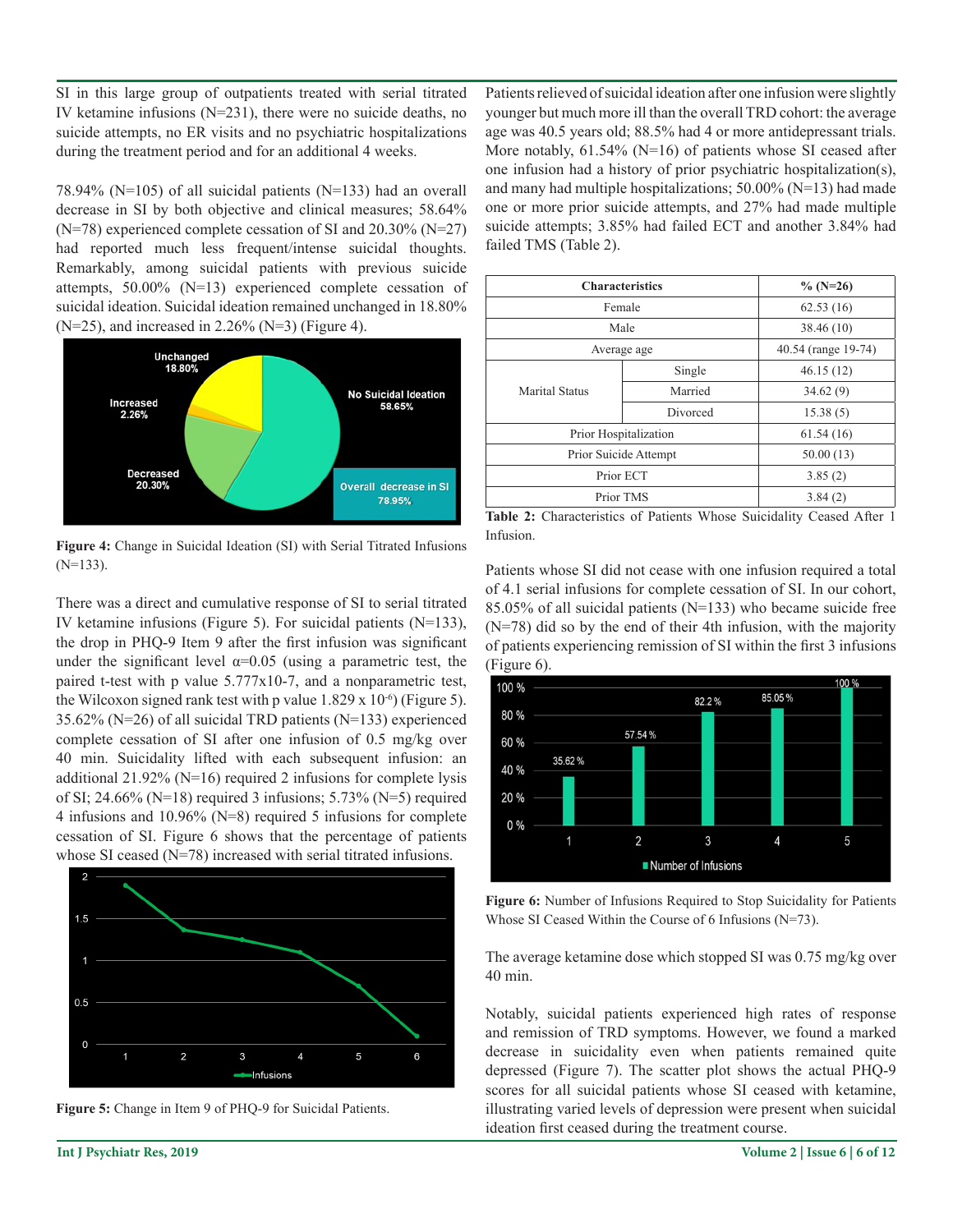

Figure 7: Actual PHQ-9 When Item-9 Reaches 0 (N=73).

As previously shown, reduction in SI was related to, but not fully explained by, improvement in depressive symptoms [64]. Suicidal patients who completed the course of 6 infusions (N=78) had dramatic reductions in PHQ-9 with a mean reduction of 19 and skewed in favor of many patients dropping 20 or more points (Figure 8). Nonsuicidal patients who completed the course of 6 treatments (N=86), beginning with a lower mean PHQ-9 (Figure 1), showed a reduction in PHQ-9 over the course of 6 treatments of 13, without the skew and with a high number of patients  $(N=10)$ showing no change in PHQ-9 (Figure 9).







**Figure 9:** Change in PHQ-9 for Nonsuicidal Patients During Treatment.

### **Adverse effects**

Dissociation was considered to be a marker of treatment efficacy, as mentioned earlier, not an adverse effect (AE), and was present in all patients. The most common AEs of ketamine during infusions were nausea, paresthesias, and blurred vision. Continuous VS monitoring revealed mild asymptomatic increases in P and BP which did not require active management. The most common AEs immediately following infusion were nausea, vomiting, and dizziness, which resolved quickly or responded to intervention. Rare AEs included drowsiness and headache which persisted for 24 hours and occurred in 2 patients. One patient experienced coughing after the infusion began, indicating possible mild laryngospasm, which resulted in treatment discontinuation.

## **Discussion**

#### **First report in a real-world psychiatry office practice**

This is the first report of the use of serial IV ketamine infusions in a real-world psychiatry office for adults and adolescents with TRD and complex psychiatric comorbidity to safely and rapidly treat severe suicidal ideation and avert suicide deaths, suicide attempts, ER evaluation, and psychiatric hospitalization. It represents the largest number of patients to date  $(N=231)$  reported from a single site in studies of serial intravenous ketamine infusions for TRD and suicidality, and a breakthrough treatment option for psychiatrists to provide in the office.

Serial titrated ketamine infusions offer an effective, rapid, and safe opportunity for the treatment of acute suicidal ideation for selected outpatients in the safety and privacy of an outpatient psychiatry office, and afford an opportunity to avoid prolonged and costly ER evaluation and/or psychiatric hospitalization. IV ketamine offers a potentially life-saving breakthrough treatment for psychiatrists in office settings confronted with acute suicidal ideation or imminent suicidal risk in patients with TRD who wish to avoid, or who decline, hospitalization and are not committable, yet seek relief and remission from their SI and immediate reduction of risk.

This patient population of adults and adolescents is the most challenging to treat because of the acuity and high risk, and options for how and where to provide the most effective and safe treatment to actually reduce suicide risk and stop suicidal thoughts are limited.

#### **Significance of response to ketamine treatment**

The data is significant in several respects.

It is a true representation of real-world patients seeking ketamine infusion treatment for TRD, despite its lack of FDA approval for this indication. This large group consisted of patients who were quite ill with long histories of pharmacologic treatment failures, and the suicidal patients were significantly more depressed than non-suicidal patients.

What is extraordinary is that despite having extensive and complex

**Int J Psychiatr Res, 2019 Volume 2 | Issue 6 | 7 of 12**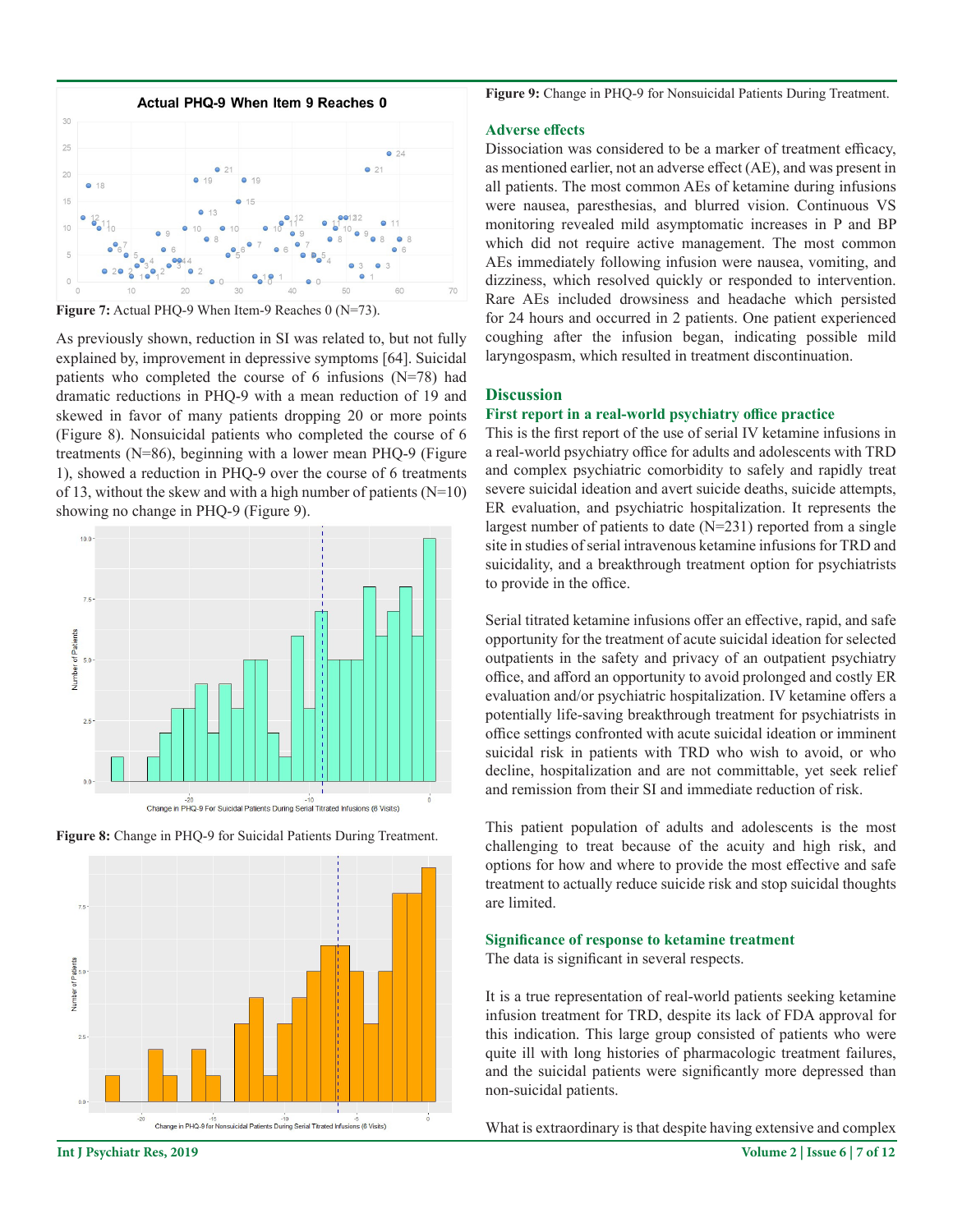histories of previous suicide attempts, hospitalization, failed trials of more than 4 antidepressants, treatment failures with ECT and TMS, extensive psychiatric comorbidity and complex ongoing pharmacologic treatment with a variety of medications, the majority of these TRD patients were extraordinarily responsive to serial titrated ketamine infusions. Not only did many experience complete cessation of suicidal ideation within as little as 1 treatment, but for those whose SI did not remit with 1 infusion, serial titrated ketamine infusions yielded significant reduction in suicidality in more than 78.95% of patients and complete cessation of suicidal thoughts in 58.65%. For those whose SI did not cease following one 40 min infusion of 0.5 mg/kg, it required a total of 4.1 infusions and an average dose of 0.75 mg/kg IV ketamine over 40 minutes for complete cessation of suicidal thoughts. By the 4th infusion, 85.05% of our patients were free of suicidal thoughts.

Notably, even patients who were suicidal, high risk and more severely ill with TRD symptoms and high Item 9 scores experienced lysis of SI after 1 infusion. Among our patients whose suicidality ceased after 1 infusion (N=26), 62.54% (N=16) had been previously hospitalized and 50% had made prior suicide attempts.

More importantly, although many of the suicidal patients in this cohort were self-referred for SI or referred by their clinicians as a "last ditch effort" before heading to the ER or hospital, no patients in this cohort died by suicide, made a suicide attempt, or required ER evaluation or inpatient psychiatric hospitalization during their course of treatment or in the 4 weeks following treatment as they transitioned back to the care of their private clinicians.

# **Significance of the findings**

This study was undertaken with the mix of both acute and, for some, chronic suicidal ideation, intention, and planning that is seen in outpatients with severe and moderately severe treatmentresistant depression. Due to a lack of rapid psychopharmacologic options for acute suicidal ideation and imminent suicide risk, many of the patients in this cohort might have been referred to the ER by their treating psychiatrists had they presented to their offices rather than ours and many had a history of multiple ER visits for SI occurring in just that context, or after actual suicide attempts. Most of the suicidal patients had severe psychiatric comorbidity highly associated with agitation, which is one of the key risk factors for imminent suicide—more than 20% had bipolar disorder and a majority of the others had severe anxiety disorders associated with increased suicide risk.

The lack of available rapid outpatient treatment options other than ECT for suicidal ideation in patients with severe depression and comorbid psychiatric disorders highly associated with agitated states exerts an extremely high burden for these patients financially, in quality of life, and in survival. In many areas, referrals for ECT are often delayed by days or weeks due to requirements for a complete physical and ECG by the ECT service before consultation is scheduled and further delayed until ECT can be scheduled for administration.

This suggests that having a rapid, safe, and effective treatment to offer outpatients with suicidal ideation in the context of TRD and complex psychiatric comorbidity -- coupled with data regarding the likelihood of relief of SI, expectations about how soon that relief of SI can occur and at what dose of ketamine -- may be critically life-saving. It offers these patients, their families, and their clinicians the opportunity for treatment before resorting to costly prolonged ER evaluation/holding and potentially costly hospitalization.

# **Limitations**

This retrospective chart review was limited in several respects. The data arises from a single outpatient psychiatry practice site in a suburban area and the patient cohort is predominantly Caucasian, which may limit the generalizability of the findings. However, there is excellent validity and reliability in having a single psychiatrist extensively review outpatient treatment records and perform all of the comprehensive diagnostic evaluations and clinical follow up during infusion treatment compared to reports that pool patients from multiple sites with multiple raters.

The dose titration of ketamine was not scheduled or standardized, and depended upon tolerability, degree of dissociation, and patient response. In addition, the interval in between infusion treatments varied due to practical transportation needs as patients were not allowed to drive themselves home after infusions.

In addition, most of these patients were maintained on a variety of psychotropic medications, including antidepressants, mood stabilizers, antipsychotics, sleep agents, naltrexone, buprenorphine, and low dose varied benzodiazepines (< clonazepam 1 mg po qd or equivalent(s), when possible) which were managed by their outpatient clinicians. Many, but not all, received varied forms of psychotherapy throughout the infusion period. When possible, infusions were scheduled the day before psychotherapy. However, we did not control for the number or class of concurrent psychotropic medications or the frequency or type of psychotherapy during the treatment period.

The data is further limited by use of the PHQ-9 as the only formal rating instrument, but this accurately reflected current clinical practice at the time of data collection. The PHQ-9 is a valid outpatient self-administered scale for the assessment of depression severity [65-67]. Although it has not been validated for frequent follow-up in this patient population at intervals shorter than 2 weeks, it is widely used in outpatient psychiatric and primary care practices for follow-up with instructions commonly modified in practice to rate "since the last visit" if the visit interval is shorter than 2 weeks.

Given our clinical experience, suicidality was clinically assessed throughout treatment, although we relied on a single item from the PHQ-9 rather than a longer suicide-specific assessment for our analysis [68,55]. It is well known that self-reported SI on PHQ-9 Item-9 with any score greater than 0 in outpatients is a strong predictor of suicide attempt and a moderate predictor of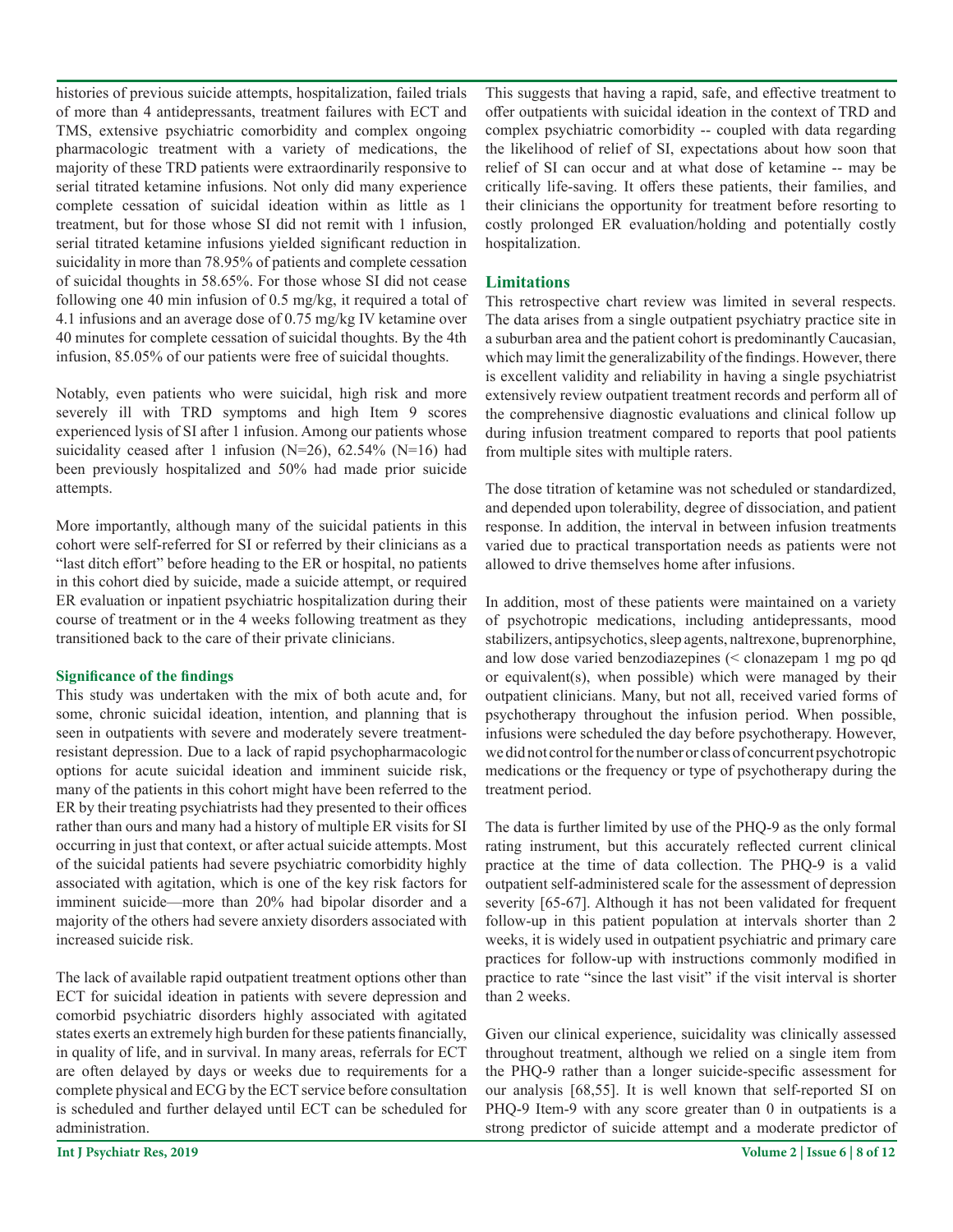suicide death in the subsequent year [54]. The risk is low initially, increases over days and then continues for months throughout the subsequent year, with half of all attempts and suicide deaths occurring in patients who presented with Item 9 scores of "more than half the days" (score 2) or "nearly every day" (score 3) [54].

Item 9 has been compared against the C-SSRS in a large outpatient tertiary referral psychiatry clinic (>56,000 visits/year) [55] and both have been shown to have similarly high sensitivity of 95% in detecting possible suicide risk, although the specificity of suicidal risk for Item 9 was modest (76.8%) compared to C-SSRS (95.3%) and the positive predictive value of both scales was low (5.5% vs 22.4%). There is a high false-positive rate using only PHQ-9 Item 9 in non-psychiatric specific populations, e.g., primary care, systemic sclerosis, coronary artery disease, and cancer [60,69-71]. Since this paper was prepared, Item 9 of the PHQ-9 has been specifically validated against the C-SSRS in psychiatric patients. One recent small study found the PHQ-9 to be an insufficient assessment tool for suicidal thoughts and suicide risk [72]. Our conclusions may be limited by the lack of extensive suicide assessment rating scales for our cohort and absence of patient rating scales which could have more nimbly reported change in depressive symptoms. Again, this reflects real-world practice.

We might have obtained more robust data regarding wish to live and wish to die had we used the Scale for Suicide Ideation [73], the Columbia-Suicide Severity Rating Scale (C-SSRS) [74], the Suicide Status Form (SSF) [75], or the Concise Health Risk Tracking Scale (CHRT) for assessment of suicidality in depressed outpatients [76], and we have changed our clinical practice to include scales much more sensitive to interval changes in depressive symptoms and more comprehensive scales for suicidal ideation since this data was collected.

# **Life-Saving Intervention**

One of the most critical responsibilities we undertake in psychiatry is the assessment of suicide risk, and there is widespread agreement through multiple studies and meta-analyses that despite widespread knowledge of risk factors, and warning signs of growing suicidal risk, suicide cannot be predicted. The number of lives lost to suicide continues to rise at an alarming rate despite initiatives to improve identification, assessment and outreach.

What has been missing is a rapid, safe treatment for acute suicidality and imminent suicidal risk that can offer selected outpatients immediate relief, an alternative to the ER or psychiatric hospitalization and potentially a reduced risk of suicide attempt and suicide death for the subsequent year [55].

We show compelling evidence that offering serial, titrated ketamine infusions to real-world suicidal outpatients with TRD, multiple comorbid conditions, risk factors for agitation, and suicidal ideation may be a safe, effective, and life-saving intervention which can stop suicidal ideation and avert ER and hospital admission - and that this treatment can be effective even in patients who have previously attempted suicide, been hospitalized, failed ECT, and/

or failed TMS.

It is important to recognize that the setting for this suicide treatment intervention is a psychiatric practice with seasoned clinicians and deep expertise in the treatment of the patients' underlying psychiatric disorders, not a free-standing ketamine clinic, and our results may not be generalizable to other settings. But in this very ill and high-risk suicidal cohort, no patient died by suicide, made a suicide attempt, or required ER evaluation/admission or psychiatric hospitalization. This is quite striking.

Clearly, more data is needed regarding the safety and efficacy of single and repeat-dose infusions and the safety, efficacy and optimal dosing strategies for serial, titrated intravenous ketamine infusions in the treatment of suicidality in TRD. More research is needed in the treatment of SI in other primary psychiatric conditions associated with agitated states and high suicide risk, across a variety of clinical settings – psychiatry office practices, hospital-based clinics, ER settings and inpatient units. And more data is needed regarding the potential adverse effects of short-term and long-term exposure to serial ketamine infusions and other forms of continued or intermittent ketamine treatment, at varied doses, particularly the risk of ketamine cystitis [77].

In addition, the results presented here need to be replicated with more detailed and sensitive instruments, and the response of suicidality to IV ketamine needs to be more carefully studied in larger outpatient groups, with controlled trials, diverse patient populations, controls for concurrent treatment with medications and psychotherapy, and analysis of the effect of comorbid psychiatric conditions. Carefully designed studies with serial titrations of ketamine are needed to verify the number of infusions required to stop suicidal thinking if it does not cease after one infusion, and to determine ideal dose increments, treatment frequency, and longterm side effects.

However, in the meantime, and in the real world, there is an urgent need for us to carefully consider the potential life-saving intervention available to us now in offering serial ketamine infusions to suicidal outpatients with TRD and other psychiatric comorbidity at imminent risk of suicide. The potential to avert suicide, preserve life, reduce patient and family suffering, and reduce healthcare costs is enormous.

# **Abbreviations**

AE: Adverse Effect(s); APRN: Advanced Practice Registered Nurse; CLIA: Clinical Laboratory Improvement Amendments; CHRT: Concise Health Risk Track Scale (for assessment of suicidality in outpatients); C-SSRS: Columbia-Suicide Severity Rating Scale; ECT: Electroconvulsive Therapy; ER: Emergency Room/Emergency Department; IOP: Intensive Outpatient Program; IV: Intravenous; IVP: Intravenous Push; MADRS: Montgomery-Asberg Depression Rating Scale; MAT: Medication-Assisted Therapy; PHP: Partial Hospital Program; SI: Suicidal Ideation; SSF: Suicide Status Form; SSI: Scale for Suicide Ideation; PHQ-9: Physicians' Health Questionnaire-9; rTMS/TMS: Repetitive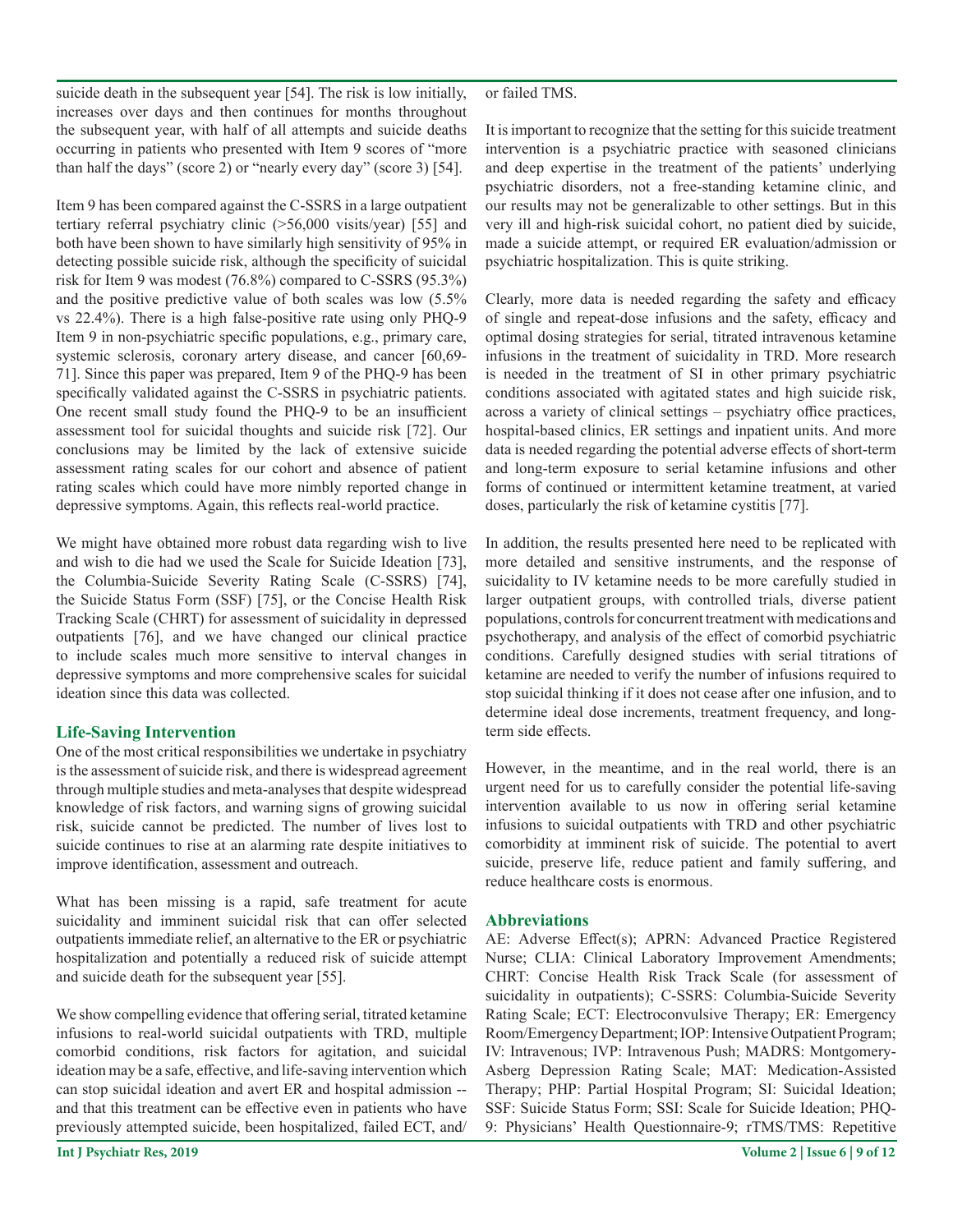Transcranial Magnetic Stimulation; TRD: Treatment Resistant Depression.

## **Acknowledgments**

We thank Mary Cardona for patient care coordination for our ketamine infusion program, assistance with statistical analysis and graphic presentation of data. We thank Kristen Siperek for maintenance of our ketamine registry and assistance with data entry. We thank Yong Qiao for statistical analysis.

## **References**

- 1. Fava M. Diagnosis and definition of treatment-resistant depression. Biol Psychiatry. 2003; 53: 649-659.
- 2. Ahmed S, Hassan M, Venigalia H, et al. Ketamine's journey from sedation to suicide prevention: a viewpoint. J Psychiatry. 2016; 19: 383-384.
- 3. Price RB, Matthew SJ. Does ketamine have anti-suicidal properties? Current status and future directions. CNS Drugs. 2015; 2993: 181-188.
- 4. Ionescu DF, Bentley KH, Eikermann M, et al. Repeat-dose ketamine augmentation for treatment-resistant depression with chronic suicidal ideation: A randomized, double blind, placebo controlled trial. J Affect Disorders. 2019; 243: 516- 524.
- 5. Canuso CM, Singh JB, Fedhchin M, et al. Efficacy and safety of intranasal esketamine for the rapid reduction of symptoms of depression and suicidality in patients at imminent risk for suicide: results of a double-blind, randomized, placebocontrolled study. Am J Psychiatry. 2018; 175: 620-630.
- 6. Wilkinson SR, Sanacora G. A new generation of antidepressants: an update on the pharmaceutical pipeline for novel and rapid-acting therapeutics in mood disorders based on glutamate/GABA neurotransmitter systems. Drug Discovery Today. 2019; 24: 606-615.
- 7. Murray CJ, Atkinson C, Ghalla K, et al. The state of US health, 1990-2010: burden of diseases, injuries, and risk factors. JAMA. 2013; 310: 591-608.
- 8. Goldsmith SK, Pellmar TC, Kleinman AM, et al. Reducing suicide: a national imperative. The National Academies Press, Washington DC, USA, 2002.
- 9. Centers for Disease Control and Prevention. National Center for Health Statistics. Suicide rising across the US. https://www. cdc.gov/vitalsigns/suicide/index.html. Accessed 1/21/2019.
- 10. World Health Organization. Global Health Observatory Data. Suicide Rates per 100,000. https://www.who.int/gho/mental\_ health/suicide\_rates/en/index2.html. Accessed 1/21/2019.
- 11. Crosby AE, Han B, Ortega LA, et al. Suicidal thoughts and behaviors among adults aged >/+ 18 years—United States 2008-2009. MMWR Surveill Summ. 2011; 60: 1-22.
- 12. Substance Abuse and Mental Health Service Administration. National Survey on Drug Use and Health Data Review. Suicidal Thoughts and behavior among adults: results from the 2014 National Survey on Drug Use and Health. 2015. https://www. samhsa.gov/data/sites/default/files/NSDUH-FRR2-2014/ NSDUH-DR- FRR2-2014.htm. Accessed 2/16/2019.
- 13. Ting SA, Sullivan AF, Boudreaux ED, et al. Trends in US

emergency department visits for attempted suicide and selfinflicted injury 1993-2008. Gen Hosp Psychiatry. 2012; 34: 5577-5565.

- 14. Feifel D, Malcolm B, Boggie D, et al. Low-dose ketamine for treatment resistant depression in an academic clinical practice setting. J Affect Disorders. 2017; 221: 283-288.
- 15. Meltzer HY, Alphs L, Green AI, et al. Clozapine treatment for suicidality in schizophrenia: International Suicide Preventional trial (InterSePT). Arch Gen Psychiatry. 2003; 60: 82-91.
- 16. Baldessarini RJ, Tondo L, Hennen J. Effects of lithium treatment and the discontinuation on suicidal behavior in bipolar manic-depressive disorders. J Clin Psychiatry. 1999; 60: 77-84.
- 17. Baldessarini RJ. Reducing suicide risk in psychiatric disorders. Curr Psychiatry. 2003; 2: 14-24.
- 18. Guzzetta F, Tondo L, Centorrino F, et al. Lithium treatment reduces suicide risk in recurrent major depressive disorder. J Clin Psychiatry. 2007; 68: 380-383.
- 19. Riesselman A, Johnson E, Palmer E. Lithium and clozapine in suicidality: shedding some light to get out of the dark. Mental Health Clin. 2015; 5: 237-243.
- 20. George MS, Raman R, Benedek DM, et al. A two-side pilot randomized 3 day trial of high dose left prefrontal repetitive transcranial magnetic stimulation (rTMS) for suicidal inpatients. Brain Stimulation. 2014; 7: 421-431.
- 21. Desmyter S, Duprat R, Baeken C, et al. The acute effects of accelerated repetitive transcranial magnetic stimulation on suicide risk in unipolar depression: preliminary results. Psychiatr Danub. 2014; 26: 48-52.
- 22. Weissman CR, Blumberger DM, Brown PE, et al. Bilateral repetitive transcranial magnetic stimulation decreases suicidality in adults with treatment resistant depression. Biological Psychiatry. 2017; 81; S331-S331.
- 23. Sanacora G, Treccani G, Popoli M. Towards a glutamate hypothesis of depression: an emerging frontier of neuropsychopharmacology for mood disorders. Neuropharmacology. 2012; 62: 63-77.
- 24. Bernstein HG, Tausch A, Wagner R, et al. Disruption of glutamate-glutamine-GABA cycle significantly impacts on suicidal behavior: survey of the literature and own findings on glutamine synthetase. CNS Neurol Disord Drug Targets. 2013; 12: 900-913.
- 25. Zhao J, Verwer RW, van Wamelen DJ, et al. Prefrontal changes in the glutamate-glutamine cycle and neuronal/glial glutamate transporters in depression with and without suicide. J Psychiatr Res. 2016; 82: 8-15.
- 26. Wilkinson ST, Sanacora G. A new generation of antidepressants: an update on the pharmaceutical pipeline for novel and rapid-acting therapeutics in mood disorders based on glutamate/GABA neurotransmitter systems. Drug Discovery Today. 2019; 24: 606-615.
- 27. Zarate CA Jr, Singh JB, Carlson PJ, et al. A randomized trial of an N-methyl-D-aspartate antagonist in treatment- resistant major depression. Arch Gen Psychiatry. 2006; 63: 856-864.
- 28. Coyle CM, Laws KR. The use of ketamine as an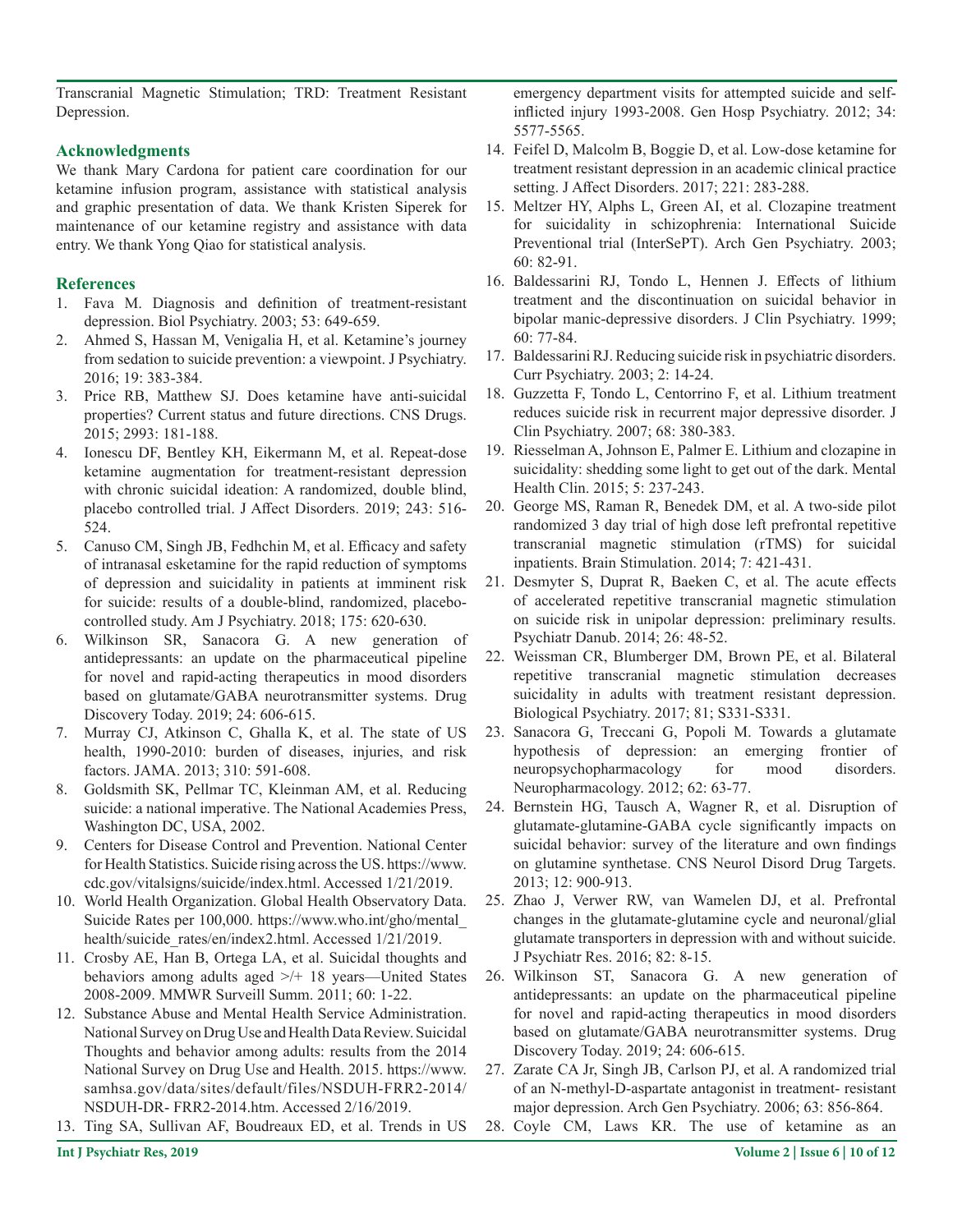antidepressant: a systematic review and meta-analysis. Hum. Psychopharmacol. 2015: 30: 152-163.

- 29. Niciu MJ, Luckenbaugh DA, Ionnescu DF, et al. Ketamine's antidepressant efficacy is extended for at least four weeks in subjects with a family history of an alcohol use disorder. Int J Neuropsychopharmacol. 2015; 18: 1-7.
- 30. Diamond PR, Farmery AD, Atkinson S, et al. Ketamine infusions for treatment resistant depression: a series of 28 patients treated weekly or twice weekly in an ECT clinic. J Psychopharmacol. 2014; 28: 536-544.
- 31. Murrough JW, Perez AM, Pillemer S, et al. Rapid and longerterm antidepressant effects of repeated ketamine infusions in treatment-resistant major depression. Biol Psychiatry. 2013; 74: 250-256.
- 32. Singh JB, Fedgchin M, Daly EJ, et al. A double-blind, randomized placebo-controlled dose-frequency study of intravenous ketamine in patients with treatment-resistant depression. Am J Psychiatry. 2016; 173: 816-826.
- 33. aan het Rot M, Collins KA, Murrough JW, et al. Safety and efficacy of repeated-dose intravenous ketamine for treatmentresistant depression. Biol Psychiatry. 2010; 67: 139-145.
- 34. Rasmussen K, Lineberry T, Galardy C, et al. Serial infusions of low-dose ketamine for major depression. J Psychopharm. 2013; 27: 444–450.
- 35. Virani S, Branch N, Albuquerque C, et al. Exploring the role of ketamine in maintaining the antidepressant response. Psychiatric Annals. 2018; 48: 437-446.
- 36. Messer M, Haller IV, Larson P, et al. The use of a series of ketamine infusions in two patients with treatment resistant depression. J Neuropsychiatry Clin Neurosci. 2010; 22: 442- 444.
- 37. Szymkowicz SM, Finnegan N, Dale RM. A 12-month naturalistic observation of three patients receiving repeat intravenous ketamine infusions for their treatment-resistant depression. J Affective Disorders. 2013; 147: 416-420.
- 38. Cullen KR, Maatya P, Roback MG, et al. Intravenous ketamine for adolescents with treatment-resistant depression: an openlabel study. J of Child and Adolescent Psychopharmacology. 2018; 28: 1-8.
- 39. Cusin C, Ionescu DF, Pavone KJ, et al. Ketamine augmentation for outpatients with treatment resistant depression: preliminary evidence for two-step intravenous dose escalation. Aust N Z J Psychiatry. 2016; 51: 55-65.
- 40. Burger J, Capobianco M, Lovern R, et al. A double- blinded, randomized, placebo-controlled sub-dissociative dose ketamine pilot study in the treatment of acute depression and suicidality in a military emergency department setting. Mil Med. 2016; 181: 1195-1119.
- 41. Kashani P, Yousefian S, Amini A, et al. The effect of intravenous ketamine in suicidal ideation of emergency department patients. Emerg (Tehran). 2014; 2: 36-39.
- 42. Vulser H, Vulser C, Rieutord M, et al. Ketamine use for suicidal ideation in the general hospital: case report and short review. Journal of Psychiatric Practice. 2018; 24: 56-59.
- 43. DiazGranados N, Ibrahim LA. Brutsche ND, et al. Rapid resolution of suicidal ideation after a single infusion of an

N-methyl-D-aspartate antagonist in patients with treatmentresistant major depressive disorder. J Clin Psychiatry. 2010; 7: 1605-1611.

- 44. Price RM, Iosifescu DV, Murrough JW, et al. Effects of ketamine on explicit and implicit suicidal cognition: a randomized controlled trial in treatment-resistant depression. Depress Anxiety. 2014; 31: 335-343.
- 45. Price RB, Matthew SJ. Does ketamine have anti-suicidal properties? Current status and future directions. CNS Drugs. 2015; 29: 181-188.
- 46. Ballard E, Yarrington J, Farmer C, et al. Characterizing the course of suicidal ideation response to ketamine. J Affect Disord. 2018; 241: 86-93.
- 47. Grunebaum M. Ketamine for rapid reduction of suicidal thoughts in major depression: a midazolam-controlled randomized clinical trial. Am J Psychiatry. 2018; 175: 327- 335.
- 48. Bartoli F, Riboldi I, Crocamo C, et al. Ketamine as a rapidacting agent for suicidal ideation: a metanalysis. Neurosci and Biobehav Rev. 2017; 77: 232-236.
- 49. Charney DS, Matthew SJ, Manji HK, et al. Methods for treating suicidal ideation. United States Patent 9,439,220 B2. 2017-1-10.
- 50. Sanacora G, Frye MA, McDonald W, et al. American Psychiatric Association (APA) Council of Research Task Force on Novel Biomarkers and Treatments. A consensus statement on the use of ketamine in the treatment of mood disorders. JAMA Psychiatry. 2017; 74: 399-405.
- 51. Thielking M. Ketamine gives hope to patients with severe depression. But some clinics stray from the science and hype its benefits. https://www.statnews.com/2018/09/24/ketamineclinics-severe-depression-treatment. 2018.
- 52. Rajkumar R, Fam J, Yeo EYM, et al. Ketamine and suicidal ideation in depression: jumping the gun? Pharmacol Res. 2015; 99: 23-35.
- 53. Reinstatler L, Youssef NA. Ketamine as a potential treatment for suicidal ideation: a systematic review of the literature Drugs R.D. 2015; 15: 37-43.
- 54. Simon GE, Rutter CM, Peterson D, et al: Do PHQ-9 Depression Questionnaires completed during outpatient visits predict subsequent suicide attempt or suicide death? Psychiatr Serv. 2013; 64: 1195-1202.
- 55. Viguera AC, Milano N, Ralston L, et al. Comparison of electronic screening for suicidal risk with the patient health questionnaire Item 9 and the Columbia Suicide Severity Rating Scale in an outpatient psychiatric clinic. Psychosomatics. 2015; 56: 460-469.
- 56. Krupitsky EM, Grinenko AY. Ketamine psychedelic therapy (KPT): a review of the results of ten years of research. J Psychoact. Drugs. 1997; 29: 165-183.
- 57. Niciu MJ, Shovestul BM, Jaso BA, et al. Features of dissociation differentially predict antidepressant response to ketamine in treatment-resistant depression. J Affect Disord. 2018; 232: 310-315.
- 58. Luckenbaugh DA, Niciu MJ, Ionescu DF, et al. Do the dissociative side effects of ketamine mediate its antidepressant